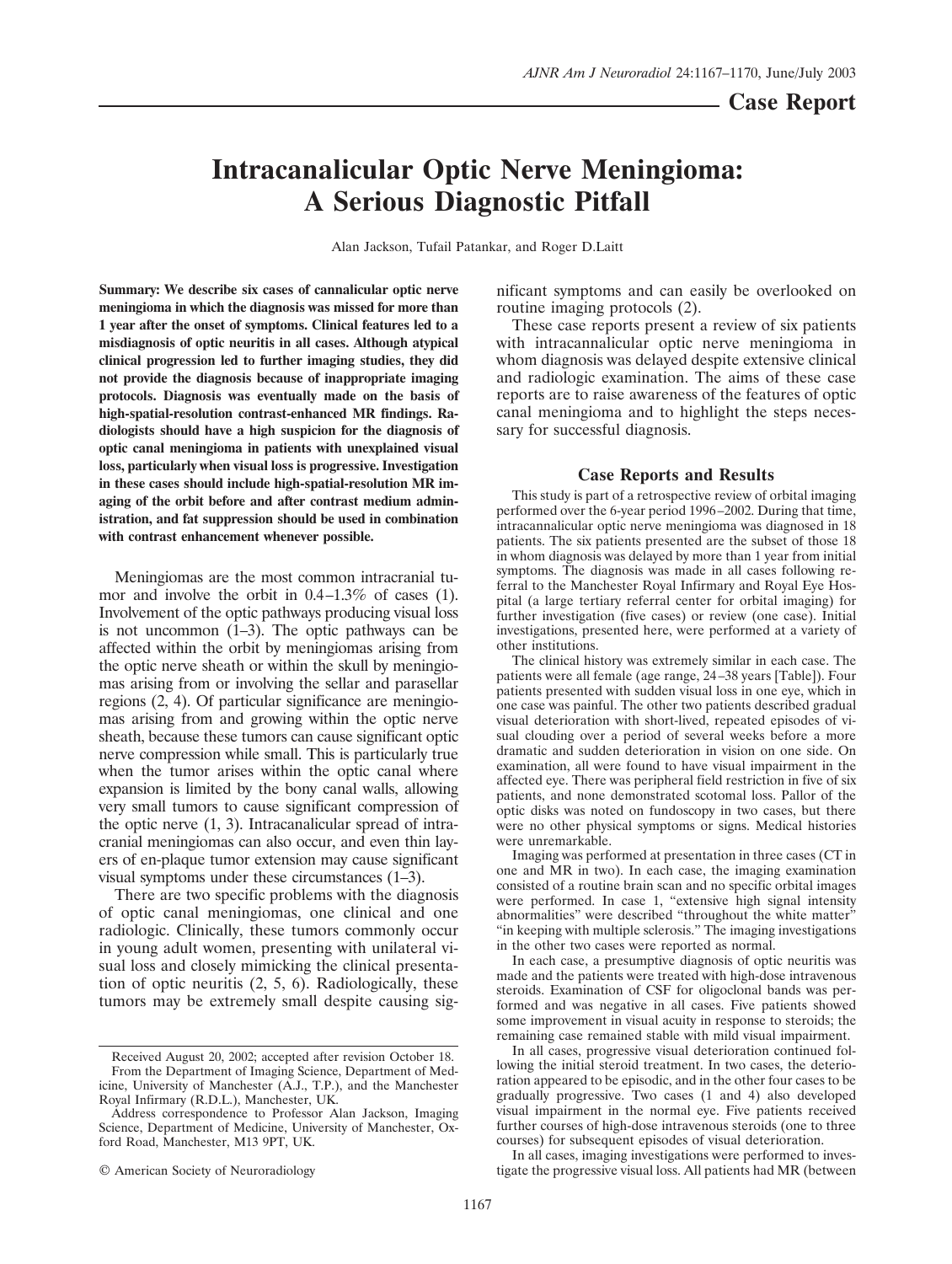| Patient | Age at Presentation<br>(vears) | Time to Diagnosis<br>(months) | Surgical<br>Outcome | Outcome                              |
|---------|--------------------------------|-------------------------------|---------------------|--------------------------------------|
|         | 24                             | 49                            | No surgery          | <b>Blind</b>                         |
|         | 28                             | 22                            | <b>CR</b>           | Vision preserved                     |
|         | 28                             | 32                            | <b>PR</b>           | Complete loss of vision in right eye |
| 4       | 33                             | 21                            | <b>PR</b>           | Light perception in left eye only    |
|         | 36                             | 12                            | CR                  | Vision preserved                     |
| b       | 38                             | 14                            |                     | Vision preserved                     |

**Clinical Data for Patients with Cannalicular Optic Nerve Meningloma**

Note.—CR, complete resection; PR, partial resection.

two and six investigations), and one patient had an orbital CT (case 2). These investigations were considered normal in patients 2 and 5. The presence of optic nerve sheath enlargement was noted in patients 3 and 6. In patient 4, the presence of a small cribriform plate meningioma was noted but was felt to be incidental in nature. In patient 1, the white matter abnormalities seen at diagnosis were not present on follow-up images and the original films were not available for review. Subsequent MR demonstrated a small (5-mm) enhancing nodule on the cribriform plate and abnormal enhancement around the anterior clinoid processes. The cribriform nodule was diagnosed as an incidental cribriform plate meningioma. The chiasmal enhancement was thought to be inflammatory, and a diagnosis of probable sarcoidosis was made. The patient continued on steroid therapy, but visual deterioration continued and she subsequently developed a third nerve palsy. Meningeal biopsy was performed but was normal; however, in the face of progressive multiple cranial nerve palsies, cytotoxic treatment with a combination of steroids and cyclophosphamide was commenced for suspected sarcoidosis. This led to an improvement in the third nerve palsy, although visual deterioration continued and the patient became bilaterally blind.

A diagnosis of optic nerve meningioma was eventually made in all six cases and was histologically confirmed in five patients who underwent surgical treatment. In case 1, histologic confirmation was not available because surgery was not considered worthwhile in the face of complete bilateral visual loss. The imaging appearances in cases 2 and 3 are illustrated in Figures 1 and 2. In all cases, final diagnosis was made on the basis of MR findings. The MR and CT examinations performed before diagnosis were reviewed retrospectively by two experienced neuroradiologists with an interest in orbital imaging (A.J., R.D.L.). Films were available from 13 of the 16 previous investigations. Abnormalities were seen in cases 1–4 and 6. The findings in cases 1, 3, 4, and 6 agreed with the reports described above. Review of the CT scan of the orbits in patient 2 demonstrated a small subtle mass in the apex of the left orbit that had not been noted on the original report (Fig 1).

The diagnosis of opticnerve meningioma rested on the successful identification of tumor within the optic canal (six of six cases), orbital apex (six of six cases), and along the wall of the sulcus chiasmaticus (three of six cases). Typical radiologic features were also noted that support the diagnosis of optic canal meningioma, these were: 1) Visualization of the optic nerve within the enhancing meningioma in the optic canal (tramtrack sign; five of six cases); 2) En-plaque growth along the optic nerve sheath in the orbit (three of six cases); 3) En-plaque growth of the tumor along the wall of the sulcus chiasmaticus giving a "rose thorn" appearance on axial images (two of six cases); 4) Growth of a nodule of tumor extending ventrally from the cranial end of the optic canal (three of six cases); and 5) Evidence of en-plaque connection between the optic canal mass and a cribriform plate tumor (two of six cases).

None of these radiologic signs were observed on prediagnostic images, even on review after the diagnosis had been made. Comparison of the imaging protocols of diagnostic and nondiagnostic images showed that the use of high-spatial-res-



### Fig 1. Case 2.

*A,* CT image from case 2, showing a small soft tissue mass at the apex of the right orbit (*arrow*). This image is a prediagnostic scan obtained before the patient's referral to our center. The nerve enlargement is subtle and is difficult to appreciate because of the relatively thick sections. This abnormality was identified only on retrospective review.

*B,* T1-weighted MR image, reconstructed along the optic pathways, showing slight widening of the soft tissue of the optic nerve–optic nerve sheath complex at the orbital apex. The abnormality is still subtle and could easily be overlooked.

*C,* Coronal T1-weighted MR image also showing subtle increase in the size of the soft tissue signal intensity within the right optic canal.

*D,* Postcontrast T1-weighted MR image, reconstructed along the optic pathways, showing enhancement surrounding the optic nerve within the optic canal (*large arrows*). There is en-plaque growth along the walls of the sulcus chiasmaticus, giving a "rose thorn" appearance (*small arrows*).

olution (3-mm through-plane) postcontrast images of the orbit is common to all diagnostic images, and in all cases the tumor was best demonstrated on a contrast-enhanced T1 weighted volume acquisition with a through-plane spatial resolution of 0.5–1.5 mm. The use of multiplanar imaging or image reconstruction was also common to all diagnostic images. Although it was not essential for the demonstration of disease, it was helpful in appreciating the topography and extent of individual lesions. Demonstration of the orbital extent of the tumor relied on a combination of high spatial resolution, contrast enhancement, and fat suppression and in case 2, where fat suppression was not available; the orbital extent of the tumor was difficult to appreciate.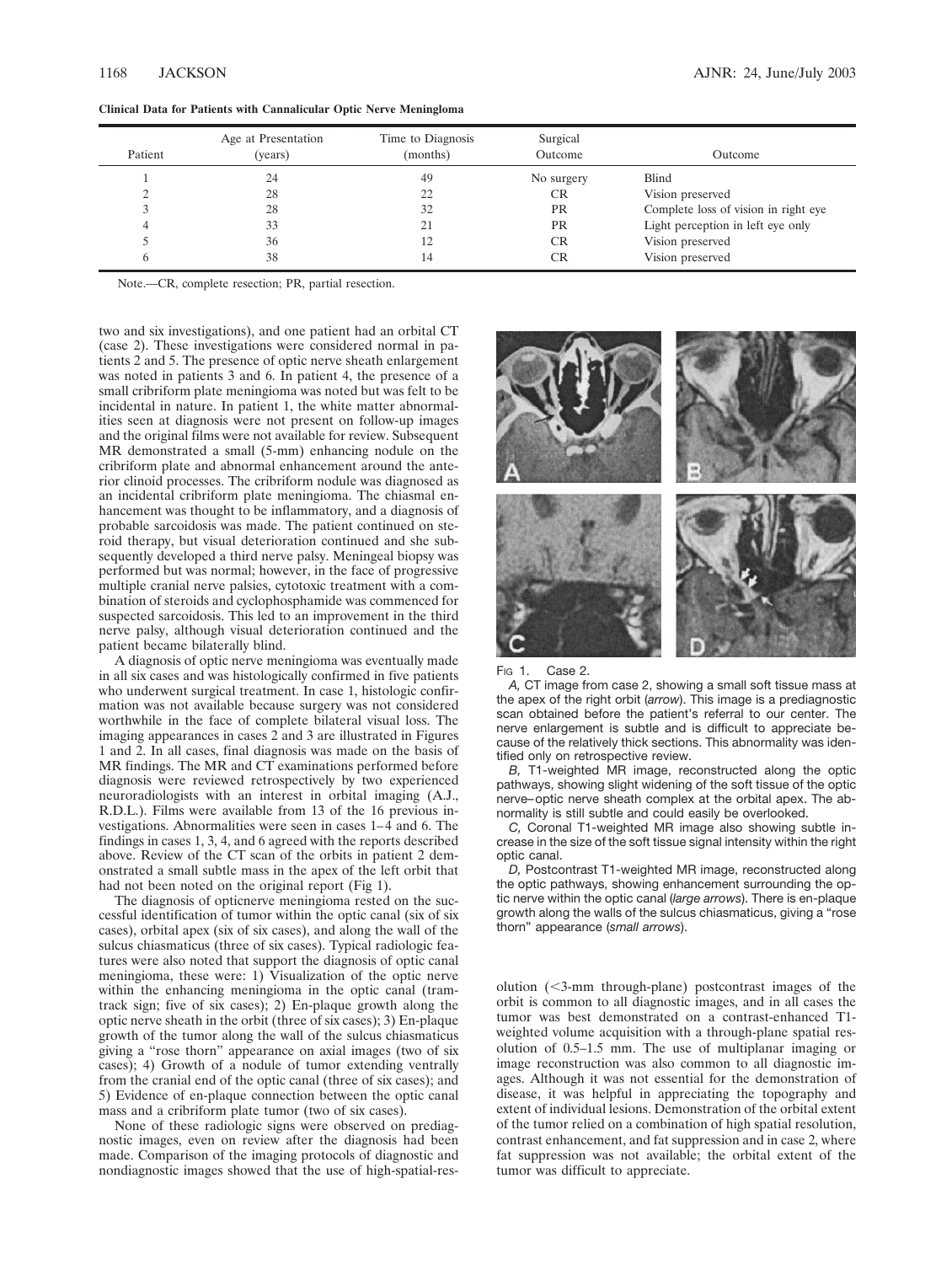

#### FIG 2. Case 3.

*A,* T2-weighted coronal MR image, showing dilatation of the left optic nerve sheath.

*B,* Heavily T2-weighted image with fat and water suppression (SPIR/FLAIR), showing increased T2 signal intensity and atrophy of the optic nerve.

*C,* Coronal images through the sulcus chiasmaticus, demonstrating a small tumor nodule arising from the cranial end of the left optic canal (*arrow*).

*D,* Coronal image from a contrast-enhanced T1-weighted volume-rendered MR image, acquired with fat suppression through the optic nerve in the midorbit, showing en-plaque growth of tumor within the left optic nerve sheath (*arrow*).

*E,* Axial oblique reconstruction from a contrast-enhanced T1 weighted volume-rendered MR image, acquired with fat suppression along the optic canals, showing the extent of the tumor. Note the optic nerve emerging from the tumor anteriorly and the en-plaque growth of tumor along the anterior optic nerve sheath.

*F,* Sagittal oblique reconstruction from a contrast-enhanced T1-weighted volume-rendered MR image, acquired with fat suppression along the course of the left optic canal, showing the extent of the tumor. Note the tram track sign due to the central nonenhancing optic nerve, the mural nodule (*large white arrow*) arising behind the roof of the optic canal (*black arrows*), and the en-plaque growth of the tumor along the anterior part of the orbital optic nerve sheath (*small white arrow*).

## **Discussion**

The diagnosis of optic canal meningioma is a crucial one, because the natural progress of the disease is an inexorable visual deterioration and the results of surgical decompression in the late stages are poor (2, 7–9). Surgical and modern conformal and stereotaxic approaches at an early stage may allow total resection and improve the chances for preservation of vision (10–15). We have presented six cases in which the diagnosis was missed for an initial period ranging from 1 to just over 4 years from the onset of symptoms, resulting in severe unilateral or bilateral visual loss in three of six cases.

These case reports contain several important lessons for the radiologists dealing with the imaging investigation of visual symptoms. First, it should be appreciated that this condition is rare (1, 3). The Manchester Royal Infirmary is a large tertiary referral center dealing with a referral population of more than seven million people. Despite this fact, we have identified only 18 intracanalicular meningiomas over a 6-year period, including the six presented here.

Second, in each of the cases seen here, a diagnosis of optic neuritis was made and the patients were treated with high-dose steroids with some resulting improvement in visual symptoms. In light of the incidence of true optic neuritis, it is clear that identification of patients with optic canal meningioma may be extremely difficult (3, 6). The selection of patients for detailed MR investigation must rely on the suspicions of the individual clinician; however, the presence of a progressive visual loss despite treatment in the absence of confirmatory indicators of demyelination should raise suspicions (2, 5, 7, 16). It is interesting that all the patients described here were referred for at least one additional imaging procedure during their follow-up period, because of clinical suspicions based on the atypical clinical course. Despite this fact, diagnosis of optic canal meningioma was not made in any case.

Examination of the imaging strategies adopted in these cases indicates that the principle reason the diagnosis was missed was the use of an inappropriate imaging protocol. In particular, none of these investigations included high-spatial-resolution MR of the orbit. In addition only nine of 11 follow-up MR images used contrast enhancement, only two (in one patient) used specific orbital images, and neither of them used fat suppression. In contrast, diagnostic images employed high-spatial-resolution pre- and postcontrast T1 weighted images of the orbit in all cases. Five cases used fat suppression following contrast medium administration; the other examination was performed before fat suppression was available at our center. These findings are in keeping with the observations of previous authors (1, 2, 17, 18). Finally, all diagnostic images used multiplanar imaging or multiplanar reconstructions from volume acquisitions. Although this did not affect the diagnostic process, it appears to improve appreciation of the anatomy and extent of tumor.

The radiologic appearances of the cases presented here reflect the known growth patterns of cannalicular meningioma (1, 2, 19). In two of six cases, en-plaque meningioma extended posteriorly from a cribriform plate meningioma along the cribriform plate to the sulcus chiasmaticus, where it extended into the optic canal, through the canal, and into the orbital apex. In the remaining four cases, the tumor was limited to the canal and the immediately adjacent walls of the sulcus chiasmaticus and orbital apex. The en-plaque growth of the tumors could be clearly seen along the walls of the optic nerve sheath (in two of six cases), along the sulcus chiasmaticus (in three of six cases), or along the cribriform plate (in two of six cases). At the cranial end of the optic canal, distinctive appearances were observed in five cases, with a discrete tumor nodule in three and